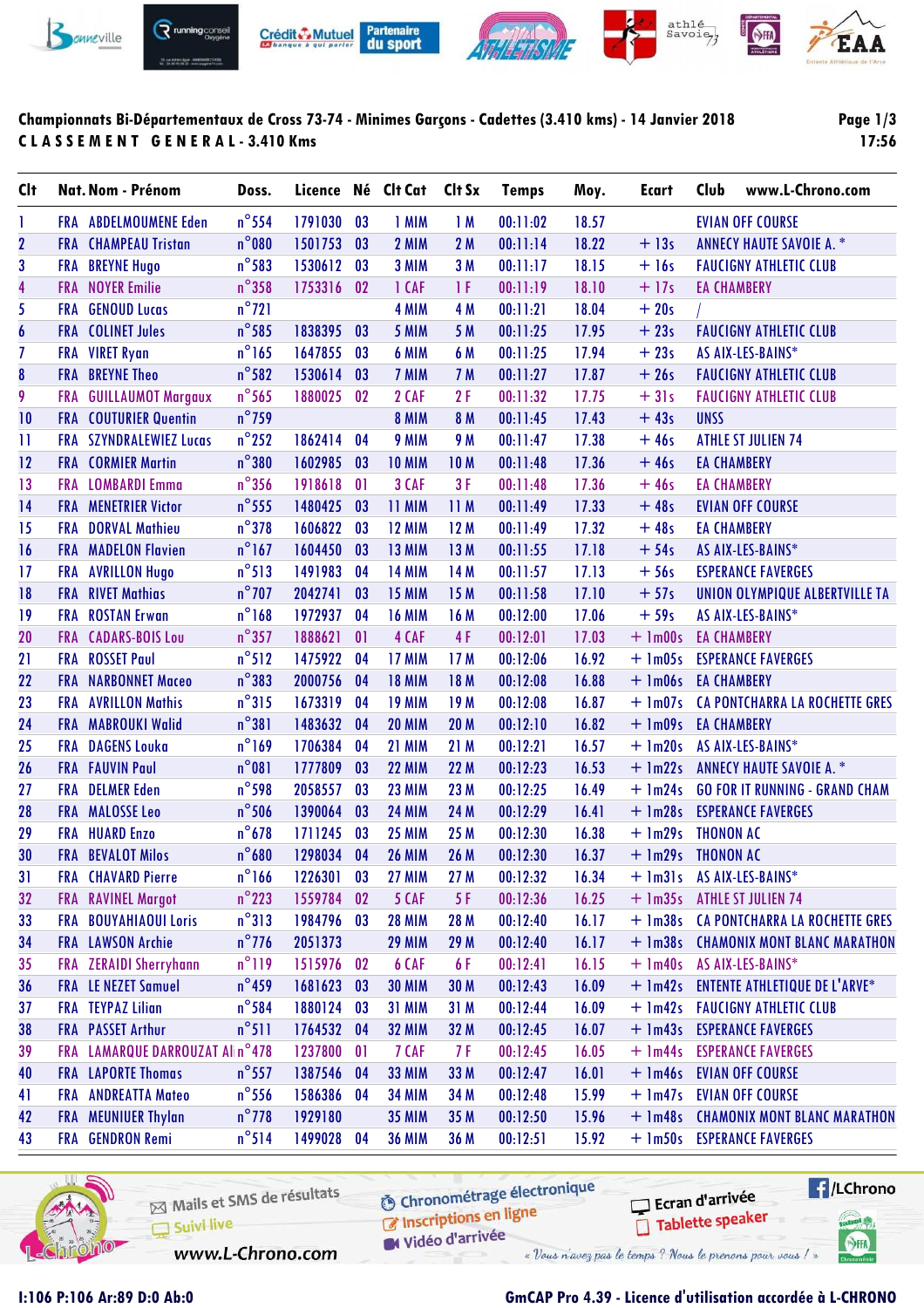

## **Championnats Bi-Départementaux de Cross 73-74 - Minimes Garçons - Cadettes (3.410 kms) - 14 Janvier 2018 C L A S S E M E N T G E N E R A L - 3.410 Kms**

**Page 2/3 17:56**

| $n^{\circ}$ 282<br>8F<br>1756219<br>02<br>8 CAF<br>15.89<br>$+ \ln 52s$<br>44<br><b>FRA NICOT Clarisse</b><br>00:12:53<br>$n^{\circ}$ 117<br><b>MANCINI Charlotte</b><br>1905921<br>02<br>9 CAF<br>9 F<br>00:12:54<br>15.88<br>$+$ 1m52s<br>AS AIX-LES-BAINS*<br>45<br><b>FRA</b><br>$n^{\circ}$ 116<br><b>10 CAF</b><br>$+$ 1m54s<br>46<br><b>CROIZIER Salome</b><br>1580582<br>01<br>10F<br>00:12:55<br>15.85<br>AS AIX-LES-BAINS*<br><b>FRA</b> | CA PONTCHARRA LA ROCHETTE GRES        |
|----------------------------------------------------------------------------------------------------------------------------------------------------------------------------------------------------------------------------------------------------------------------------------------------------------------------------------------------------------------------------------------------------------------------------------------------------|---------------------------------------|
|                                                                                                                                                                                                                                                                                                                                                                                                                                                    |                                       |
|                                                                                                                                                                                                                                                                                                                                                                                                                                                    |                                       |
|                                                                                                                                                                                                                                                                                                                                                                                                                                                    |                                       |
| $n^{\circ}084$<br>1667091<br>15.79<br>$+ \text{lm57s}$<br>47<br><b>FRA</b> BUSNEL Philippe<br>04<br><b>37 MIM</b><br>37 M<br>00:12:58<br><b>ANNECY HAUTE SAVOIE A. *</b>                                                                                                                                                                                                                                                                           |                                       |
| $n^{\circ}$ 250<br>48<br><b>FRA MAGAT Leandre</b><br>2023796<br>03<br><b>38 MIM</b><br>38 M<br>00:13:03<br>15.69<br>$+2m02s$<br><b>ATHLE ST JULIEN 74</b>                                                                                                                                                                                                                                                                                          |                                       |
| $n^{\circ}316$<br>49<br><b>FRA</b> CHHUN Theophile<br>1771793<br>04<br><b>39 MIM</b><br>39 M<br>00:13:17<br>15.42<br>$+2m15s$                                                                                                                                                                                                                                                                                                                      | <b>CA PONTCHARRA LA ROCHETTE GRES</b> |
| $n^{\circ}025$<br><b>FRA MAUGER Julie</b><br>1980984<br>02<br>11 CAF<br>11F<br>00:13:19<br>15.37<br>$+2$ ml8s<br><b>ANNECY HAUTE SAVOIE A. *</b><br>50                                                                                                                                                                                                                                                                                             |                                       |
| $n^{\circ}$ 708<br><b>AUSSEDAT Lylian</b><br>1837030<br>03<br><b>40 MIM</b><br>40 M<br>00:13:21<br>15.33<br>$+2m20s$<br>51<br><b>FRA</b>                                                                                                                                                                                                                                                                                                           | UNION OLYMPIQUE ALBERTVILLE TA        |
| $n^{\circ}$ 698<br>2045416<br>52<br><b>BIZEL-BIZELOT Diego</b><br>04<br><b>41 MIM</b><br>41 M<br>00:13:22<br>15.32<br>$+2m21s$<br><b>FRA</b><br><b>UA MAURIENNE (ST-JEAN)</b>                                                                                                                                                                                                                                                                      |                                       |
| $n^{\circ}$ 225<br>53<br>$+2m23s$<br><b>DUPERRET Morgane</b><br>1813939<br>02<br><b>12 CAF</b><br>12F<br>00:13:25<br>15.27<br><b>ATHLE ST JULIEN 74</b><br><b>FRA</b>                                                                                                                                                                                                                                                                              |                                       |
| $n^{\circ}480$<br><b>FRA ROUBEYROTTE Solene</b><br>54<br>1898704<br>02<br><b>13 CAF</b><br>13F<br>00:13:25<br>15.25<br>$+2m24s$<br><b>ESPERANCE FAVERGES</b>                                                                                                                                                                                                                                                                                       |                                       |
| FRA GOBAUT WILLIEME Coralie n°221<br>1942101<br><b>14 CAF</b><br>15.18<br>$+2m28s$<br><b>ATHLE ST JULIEN 74</b><br>55<br>02<br>14F<br>00:13:29                                                                                                                                                                                                                                                                                                     |                                       |
| $n^{\circ}$ 085<br>$+2m32s$<br>56<br>1620231<br>04<br><b>42 MIM</b><br>42 M<br>00:13:33<br>15.11<br><b>ANNECY HAUTE SAVOIE A. *</b><br>FRA MIGNOT Hugo                                                                                                                                                                                                                                                                                             |                                       |
| $n^{\circ}$ 115<br>15F<br>$+2m35s$<br>AS AIX-LES-BAINS*<br>57<br><b>FRA</b><br><b>BOSSI Marine</b><br>1890960<br>01<br><b>15 CAF</b><br>00:13:37<br>15.04                                                                                                                                                                                                                                                                                          |                                       |
| $n^{\circ}$ 460<br>$+2m37s$<br>58<br><b>FIEUTELOT Nicolas</b><br>1673266<br>04<br><b>43 MIM</b><br>43 M<br>00:13:38<br>15.01<br><b>FRA</b>                                                                                                                                                                                                                                                                                                         | <b>ENTENTE ATHLETIQUE DE L'ARVE*</b>  |
| $n^{\circ}$ 023<br><b>ANNECY HAUTE SAVOIE A. *</b><br>59<br><b>ROMERO Jade</b><br>1850366<br>01<br><b>16 CAF</b><br>16F<br>00:13:42<br>14.95<br>$+2m41s$<br><b>FRA</b>                                                                                                                                                                                                                                                                             |                                       |
| $n^{\circ}022$<br>60<br><b>FRA CREPIEUX</b> Marie<br>1982695<br>01<br><b>17 CAF</b><br>17F<br>00:13:44<br>14.90<br>$+2m43s$<br><b>ANNECY HAUTE SAVOIE A. *</b>                                                                                                                                                                                                                                                                                     |                                       |
| $n^{\circ}$ 222<br>14.81<br>$+2m48s$<br><b>CUBELLS Lucie</b><br>1851553<br>02<br><b>18 CAF</b><br>18F<br>00:13:49<br><b>ATHLE ST JULIEN 74</b><br>61<br><b>FRA</b>                                                                                                                                                                                                                                                                                 |                                       |
| $n^{\circ}681$<br>$+2m51s$<br>62<br><b>FRA</b> CABON Tom<br>1326717<br>04<br><b>44 MIM</b><br>44 M<br>00:13:52<br>14.76<br><b>THONON AC</b>                                                                                                                                                                                                                                                                                                        |                                       |
| $n^{\circ}$ 002<br>$+2m52s$<br>63<br><b>FERRAND Alice</b><br>1573819<br>02<br><b>19 CAF</b><br>19F<br>00:13:53<br>14.75<br><b>AC EVIAN</b><br><b>FRA</b>                                                                                                                                                                                                                                                                                           |                                       |
| $n^{\circ}510$<br>64<br><b>BEOIR Dimitri</b><br>1510165<br>04<br><b>45 MIM</b><br>45 M<br>00:13:59<br>14.65<br>$+2m57s$<br><b>ESPERANCE FAVERGES</b><br><b>FRA</b>                                                                                                                                                                                                                                                                                 |                                       |
| $n^{\circ}$ 509<br>65<br><b>FRA</b> LEGROS Esteban<br>1898651<br>03<br><b>46 MIM</b><br>46 M<br>00:14:04<br>14.56<br>$+3m03s$<br><b>ESPERANCE FAVERGES</b>                                                                                                                                                                                                                                                                                         |                                       |
| $n^{\circ}$ 508<br>03<br>$+3m03s$<br>FRA BOUCHEX Aymeric<br>1422716<br><b>47 MIM</b><br>00:14:04<br>14.55<br><b>ESPERANCE FAVERGES</b><br>66<br>47 M                                                                                                                                                                                                                                                                                               |                                       |
| $n^{\circ}$ 479<br>14.51<br><b>ZAMPARO Malaury</b><br>1328444<br>02<br><b>20 CAF</b><br>20F<br>00:14:07<br>$+3m05s$<br><b>ESPERANCE FAVERGES</b><br>67<br><b>FRA</b>                                                                                                                                                                                                                                                                               |                                       |
| $n^{\circ}261$<br>1368984<br>14.34<br><b>ORVAIN Juliette</b><br>02<br><b>21 CAF</b><br>21F<br>00:14:17<br>$+3ml6s$<br><b>CA AMBILLY</b><br>68<br><b>FRA</b>                                                                                                                                                                                                                                                                                        |                                       |
| $n^{\circ}$ 224<br>69<br><b>TOUMI Celia</b><br>1738082<br>02<br><b>22 CAF</b><br>22F<br>14.31<br>$+3ml7s$<br><b>ATHLE ST JULIEN 74</b><br>00:14:19<br>FRA                                                                                                                                                                                                                                                                                          |                                       |
| $n^{\circ}$ 020<br>14.26<br>70<br><b>MONTERO Lisa</b><br>1572686<br>01<br><b>23 CAF</b><br>23F<br>00:14:21<br>$+3m20s$<br><b>ANNECY HAUTE SAVOIE A. *</b><br><b>FRA</b>                                                                                                                                                                                                                                                                            |                                       |
| $n^{\circ}611$<br>71<br><b>DOUBLET Anthea</b><br>1737474<br>02<br><b>24 CAF</b><br>24F<br>00:14:24<br>14.21<br>$+3m23s$<br><b>SALLANCHES PASSY AC</b><br><b>FRA</b>                                                                                                                                                                                                                                                                                |                                       |
| $n^{\circ}$ 348<br>$+3m25s$<br>72<br><b>BOURDIER Clement</b><br>1601872<br>03<br>14.17<br><b>CLUSES</b><br><b>48 MIM</b><br>48 M<br>00:14:27<br>FRA                                                                                                                                                                                                                                                                                                |                                       |
| $n^{\circ}021$<br>73<br>FRA PREZZO Angelina<br>1701192<br>01<br><b>25 CAF</b><br>25F<br>14.16<br>$+3m26s$<br><b>ANNECY HAUTE SAVOIE A. *</b><br>00:14:27                                                                                                                                                                                                                                                                                           |                                       |
| $n^{\circ}$ 008<br>03<br>00:14:35<br>14.03<br>+ 3m34s AC EVIAN<br>74<br><b>FRA</b> LACROIX Seymour<br>1791040<br><b>49 MIM</b><br>49 M                                                                                                                                                                                                                                                                                                             |                                       |
| $n^{\circ}$ 083<br>FRA LOTH Pierre-jean<br>1881694<br><b>50 MIM</b><br>$+3m36s$<br><b>ANNECY HAUTE SAVOIE A. *</b><br>75<br>04<br>50 M<br>00:14:37<br>14.01                                                                                                                                                                                                                                                                                        |                                       |
| $n^{\circ}$ 526<br>FRA BENSADOUN Mona<br><b>26 CAF</b><br>13.83<br>+ 3m47s EVIAN OFF COURSE<br>76<br>2008147<br>02<br>26F<br>00:14:48                                                                                                                                                                                                                                                                                                              |                                       |
| $n^{\circ}481$<br><b>FRA</b> TERRE Camille<br>1792611<br><b>27 CAF</b><br>13.73<br>$+3m54s$<br><b>ESPERANCE FAVERGES</b><br>02<br>27F<br>00:14:55<br>77                                                                                                                                                                                                                                                                                            |                                       |
| $n^{\circ}251$<br><b>ATHLE ST JULIEN 74</b><br>78<br><b>FRA ALBERT Victor</b><br>1872858<br>04<br><b>51 MIM</b><br>51 M<br>00:15:15<br>13.43<br>$+4ml4s$                                                                                                                                                                                                                                                                                           |                                       |
| $n^{\circ}$ 024<br>79<br><b>CLAUSSE Camille</b><br>1878450<br><b>28 CAF</b><br>28F<br>13.41<br>+ 4m15s ANNECY HAUTE SAVOIE A. *<br><b>FRA</b><br>02<br>00:15:16                                                                                                                                                                                                                                                                                    |                                       |
| $n^{\circ}477$<br>13.26<br><b>FRA</b> GONTHIER Lola<br>1201279<br><b>29 CAF</b><br>29F<br>00:15:26<br>+ 4m25s ESPERANCE FAVERGES<br>80<br> 0                                                                                                                                                                                                                                                                                                       |                                       |
| $n^{\circ}$ 507<br>FRA BARBOT Jeremy<br>13.14<br>+ 4m33s ESPERANCE FAVERGES<br>81<br>1390060<br>03<br><b>52 MIM</b><br>52 M<br>00:15:35                                                                                                                                                                                                                                                                                                            |                                       |
| $n^{\circ}010$<br>FRA WALGENWITZ Oscar<br><b>53 MIM</b><br>12.98<br>+ 4m45s AC EVIAN<br>82<br>1609415 04<br>53 M<br>00:15:46                                                                                                                                                                                                                                                                                                                       |                                       |
| $n^{\circ}$ 226<br><b>30 CAF</b><br>12.89<br>$+4m52s$<br><b>FRA</b> DAOUD Oceane<br>2050765<br>02<br>30 F<br>00:15:53<br><b>ATHLE ST JULIEN 74</b><br>83                                                                                                                                                                                                                                                                                           |                                       |
| $n^{\circ}$ 343<br>FRA NEUMER Emma<br>1258255<br>+ 5m00s CLUSES<br>84<br>31 CAF<br>31F<br>00:16:01<br>12.78<br> 0                                                                                                                                                                                                                                                                                                                                  |                                       |
| $n^{\circ}314$<br><b>FRA</b> ALLANIC Victor<br>2053345 04<br><b>54 MIM</b><br>00:16:12<br>12.63<br>+ 5mlls CA PONTCHARRA LA ROCHETTE GRES<br>85<br>54 M                                                                                                                                                                                                                                                                                            |                                       |
| $n^{\circ}382$<br>1944738 04<br><b>FRA PIQUAND Lucas</b><br><b>55 MIM</b><br>55 M<br>00:16:31<br>12.39<br>+ 5m30s EA CHAMBERY<br>86                                                                                                                                                                                                                                                                                                                |                                       |



**O** Chronométrage électronique Mails et SMS de résultats Chronomediago Suivi live W Vidéo d'arrivée www.L-Chrono.com « Vous n'avez pas le temps ? Nous le prenons pour vous !

**Exercise** Ecran d'arrivée Tablette speaker tabel<sup>1</sup>

SHA